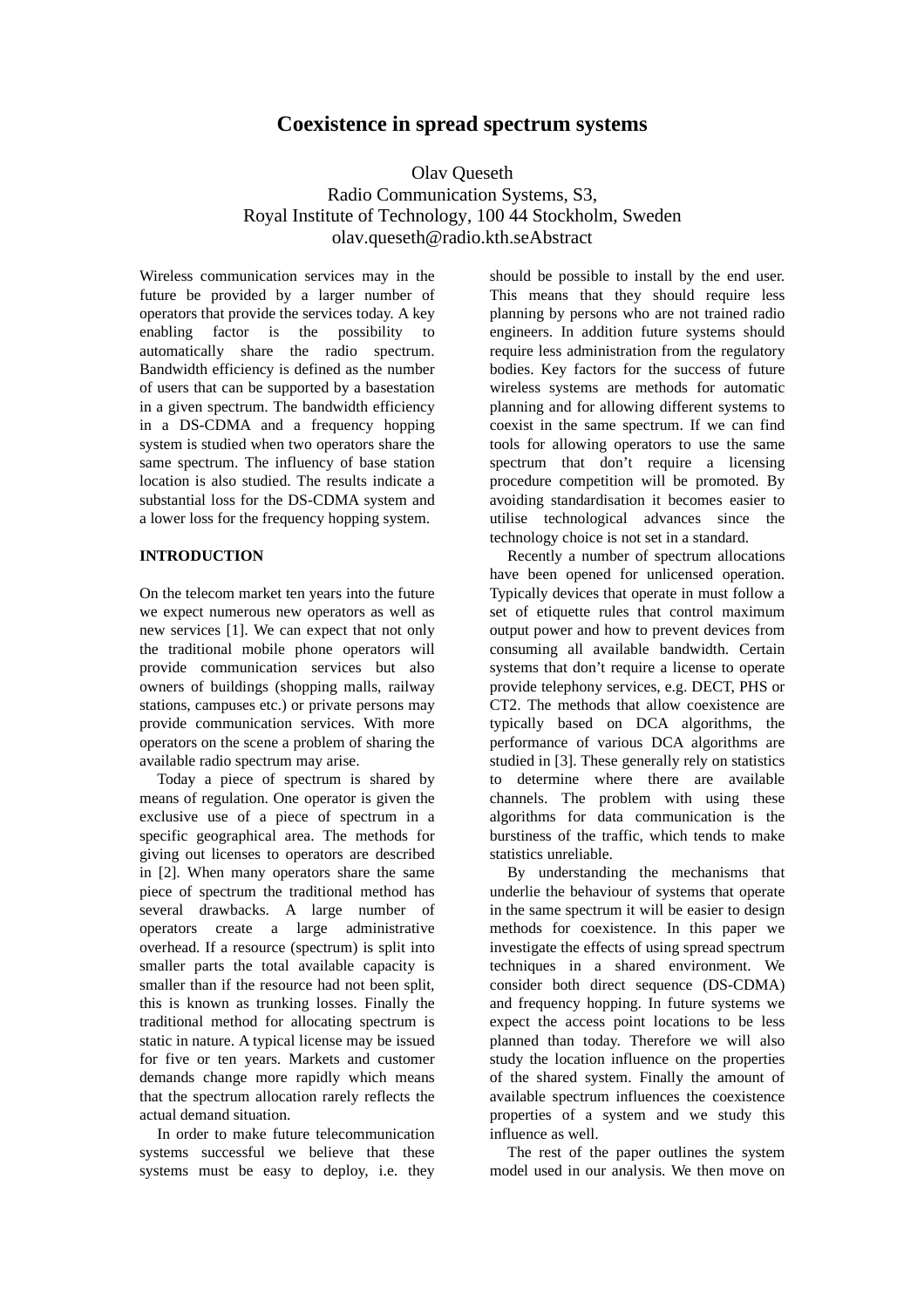to mathematically analysing coexisting systems for special cases. In order to study other cases we have performed a set of computational experiments. The paper computational experiments. The paper concludes with the results and we draw some conclusion.

### **SYSTEM MODEL**

We study two cellular systems that coexist in the same geographical area. Each system corresponds to one operator. In the area there are a number of users spread out that are serviced by one of the operators. We assume that all users have the same datarate.

Our channel model includes distance dependent fading and a lognormal shadow fading. This model gives us a short term average C/I. Fast fading, multipath propagation etc. is ignored in these experiments since it is assumed that such channel variations is taken care of by other means, e.g. coding or diversity techniques.

Mobiles and base stations are scattered over a rhombic service area and a wraparound technique is used to emulate an infinitely large system.

In these experiments three different base station placement schemes have been studied.

- Co-located base stations. Both operators have put their base stations at the same geographical location.
- Superimposed hexagons. Each operator has his base stations arranged in a hexagonal pattern. These are shifted by half a cell size in relation to each other so that one operators base station is as far from the other operator´s basestations as possible.
- Random location. The base stations are randomly located with a constant probability distribution over the service area. This models the locations of user deployed base stations.

The mobiles are located according to a 2D poisson process. Users belong to one operator and do not switch. Each operator uses the same constant datarate.

Users are not handed over between operators. The reasoning behind this assumption is that we believe that the operators are reluctant to carry other operators' traffic. From a technical point of view handover may be difficult to implement since an extensive knowledge of the cells of another operator is necessary. This means that either it is necessary to perform extensive setup of have large standardized interfaces that allow the

necessary information to be transferred. Finally for security reasons one operator may be reluctant to let another into their network.

In this paper the analysis focuses on the downlink, i.e. the link from the fixed infrastructure to the mobile user. The reason is that in future systems we expect a lot of data going to the user. As much as 90% of the traffic may be going to the user. Thus the critical link will be the downlink even if the uplink generally is considered to be the critical one. In this paper we assume that the codes used are perfectly orthogonal when they are from the same base station.

## **PERFORMANCE MEASURE**

To evaluate the performance of the system we determine the maximum number of users that the system can handle. With handle we mean that 5% of the users in the system will not be given any service. Since the maximum number of users is a random variable we use the average as performance measure.

The number of users that can be supported is determined by adding one user at a time and then deciding if at least 95% of the users can communicate. If that is the case another user is added until less than 95% of the users can be given service.

#### *Bandwidth efficiency*

We want to determine how many users that can be supported within a given frequency spectrum. The number of base stations each operator has in a given area will influence how many users that can be supported. If we define M as the average number of users per base station our result will not be influenced by the number of basestations an operator has. The number of users that can be supported are proportional to the number of base stations in the area. The modulation scheme, datarate, error control coding etc. will also influence the number of users that can be supported in a specific spectrum. We define  $B_0$  as the bandwidth that an (unspread) carrier will occupy. By dividing the total bandwidth (B) with the bandwidth of one carrier  $(B<sub>0</sub>)$  we obtain a measure of how many carrier bandwidths the system occupies. Then our measure becomes easy to use for different carrier bandwidths. The bandwidth efficiency can then be defined as:

$$
\eta = \frac{M}{(B/B_0)}\tag{1}
$$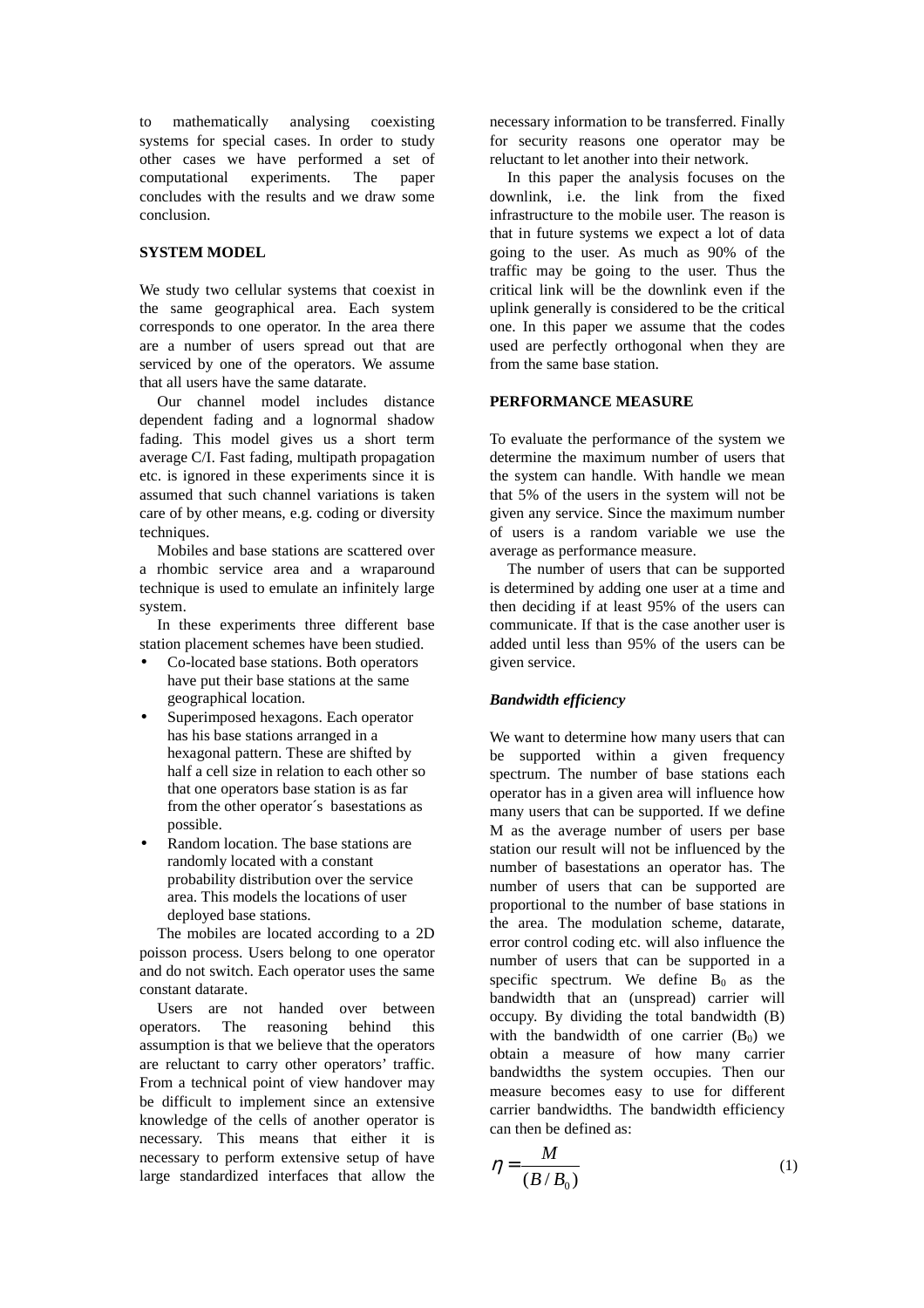We thus get a number of how many users that on average can be supported per carrier bandwidth and per basestation.

In the experiments where DS-CDMA is employed the power control scheme used is DCPC [3]. The C/I target used is 11 dB. If users have a C/I below 10.5 dB they are considered as unable to communicate. We run a number of DCPC iterations if there are users that have reached their maximum power one of them is randomly selected and removed. The DCPC algorithm is then run again to check if the remaining users can communicate.

In the frequency hopping case all transmitters use the same power. A mobile is considered able to communicate if he has a C/I above 7 dB at least 75% of the time.

## **SHARING STRATEGIES**

All experiments assume the same available amount of spectrum. The various methods this spectrum can be shared are illustrated in the figure.



Figure 1 – Spectrum sharing can be done either by coexistence in the same spectrum or by dividing the spectrum between operators.

There are generally two ways that a piece of spectrum can be shared between two operators. Either the spectrum can be used by both operators or the spectrum can be split into two parts that are used used by only one operator. In addition the spectrum can be split into smaller chunks. These chunks are then shared individually. The reason for doing that may be that the coexistence properties may be better for small systems than for large ones.

## **MATHEMATICAL ANALYSIS**

In this section we study the performance of two systems that coexist in the same spectrum. First we outline the general expression for the performance of these systems. However this is difficult to analyse. Thus we study the special case where the pathloss only depends on the distance from a base station and the user, we also simplify by studying the case with a large bandwidth and many users.

Consider a system with unconstrained SIR balancing power control. For the signal to interference in the downlink we get the expression:

$$
\Gamma_{ij} = \frac{P_{ij} G_{ijj}}{N \sum_{k \neq j}^{K} \sum_{l=1}^{M_k} P_{lk} G_{ijk} + \eta_{ij}}
$$
(2)

Where  $\bullet_{ij}$  is the SIR in the downlink for user i in cell j,  $P_{ij}$  is the power transmitted by basestation to user i in cell j, G*ijk* is the pathloss between user i in cell j and basestation k, N is the processing gain of the system, K is the total number of base stations in the system,  $M_k$  is the number of users in cell k and  $\bullet$ <sub>ii</sub> is the thermal noise for user i in cell j.

Analysing this is difficult since P*ij*, G*ijk* and  $M_k$  are stochastic variables. However if the number of users are large we can simplify by using averages instead. If the number of users is large there will be the same number of users in each cell (M). The pathloss G can be simplified to only include distande dependence. We introduce  $r_{ijk}$  – the distance from user i in cell j to basestation  $k$ ,  $\cdot$  is the propagation loss parameter. We introduce  $P_k$  to be the average power transmitted from basestation k to a user in that cell. Finally  $\bullet_T$  is the target SIR for the power control algorithm. After some reorganisation we get:

$$
P_{ij} = \Gamma_T r_{ij}^{\alpha} \left( \frac{M}{N} \sum_{k \neq j}^{K} \frac{P_k}{r_{ijk}^{\alpha}} + \eta_{ij} \right)
$$
(3)

In a sir balancing power control scheme the SIR should be constant for all users. Thus we can find out the power that is necessary to transmit for one base station in order obtain a given SIR at a specific user at a specific location. Given that the interference power from the other base stations is constant.

It should be noted that if the user is very close to another base station the power necessary to obtain a specific SIR will tend to infinity. We want to find the average power necessary to support one user, so we average over the whole cell area. In order to limit the average power we exclude a circular area around each interfering base station. It should be noted that excluding a circular area does not result in the lowest average power. The radius of the exclusion circle is set so that the exclusion circles cover 5% of the total cell area. The figure below outlines the area (A) that we serve.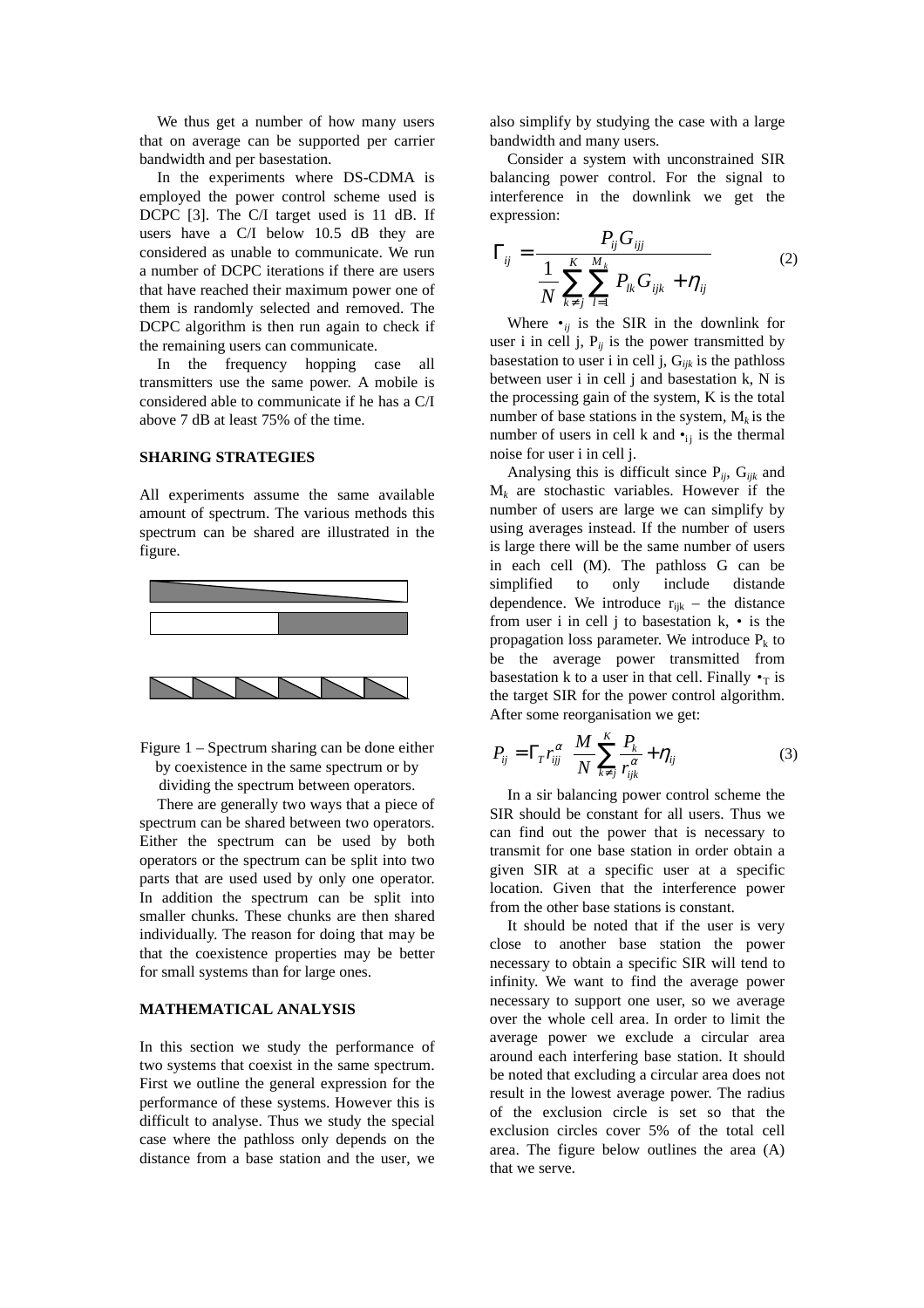

Figure  $2 -$ The area  $(A)$  that is supported by the circular basestation in the middle. The squares represent interfering basestations.

By averaging over the area A we can determine the average transmission power in the cell we are studying. However since all cells have the same number of users the average interference power is equal to the average transmitted power by the base station times the number of users in the cell. From this we obtain:

$$
\overline{P} = \frac{\frac{1}{A} \int_{A} \Gamma_{T} r_{ij}^{\alpha} \eta_{ij} dA}{1 - \frac{M}{N} \frac{1}{A} \int_{A} \Gamma_{T} r_{ij}^{\alpha} \sum_{k \neq j}^{K} \frac{1}{r_{ijk}^{\alpha}} dA}
$$
(4)

Since the power must be positive we can obtain an upper bound on M/N. Namely:

$$
\frac{M}{N} < \frac{1}{\frac{1}{A} \int_{A} \Gamma_{T} r_{ijj}^{\alpha} \sum_{k \neq j}^{K} \frac{1}{r_{ijk}^{\alpha}} dA} \tag{5}
$$

The area we excluded corresponds to the users that cannot be supported. We note that by disallowing more users we can obtain higher spectrum efficiency. We also note that for the case of 5% lost users we obtain very low spectrum efficiency.

## **NUMERICAL RESULTS**

#### *DS-CDMA*

In our first experiment we investigate the effects of processing gain on the coexistence properties. The figure shows the results. All curves show the same total bandwidth. For example the curve for processing gain of 10 shows the capacity obtained for a total of 20 systems that all use the same processing gain. These 20 systems then occupy the same amount of bandwidth as the system having a processing gain of 200. In the case of static splitting of the spectrum an operator is given exclusive use of a number of spectrum chunks.

In each chunk a system with a specific processing gain is used. Depending on the number of chunks given to each operator we obtain a set of discrete capacity points. It should be noted that for systems that utilise the spectrum sharing the bandwidth efficiency of the shared system is only 30% of the bandwidth efficiency that can be obtained if the spectrum is given exclusively to one operator.



Figure 3 – Spectrum sharing using DS-CDMA. The figure shows the bandwidth efficiency for different processing gains. The cell layout is superimposed hexagons.

Due to statistical variations the curves are a little bit shaky. More points are simulated around the equiload line which makes the curves. Note that the more bandwidth that are available the lower the bandwidth efficiency becomes. Finally it should be noted that it is possible to continue the curves by mirroring in the Equiload line.

#### *Location influence*

We expect future infrastructures to a large extent be deployed by the end user. We model the location of these base stations as randomly located base stations. When performing numerical experiments we get the results in figure 4.

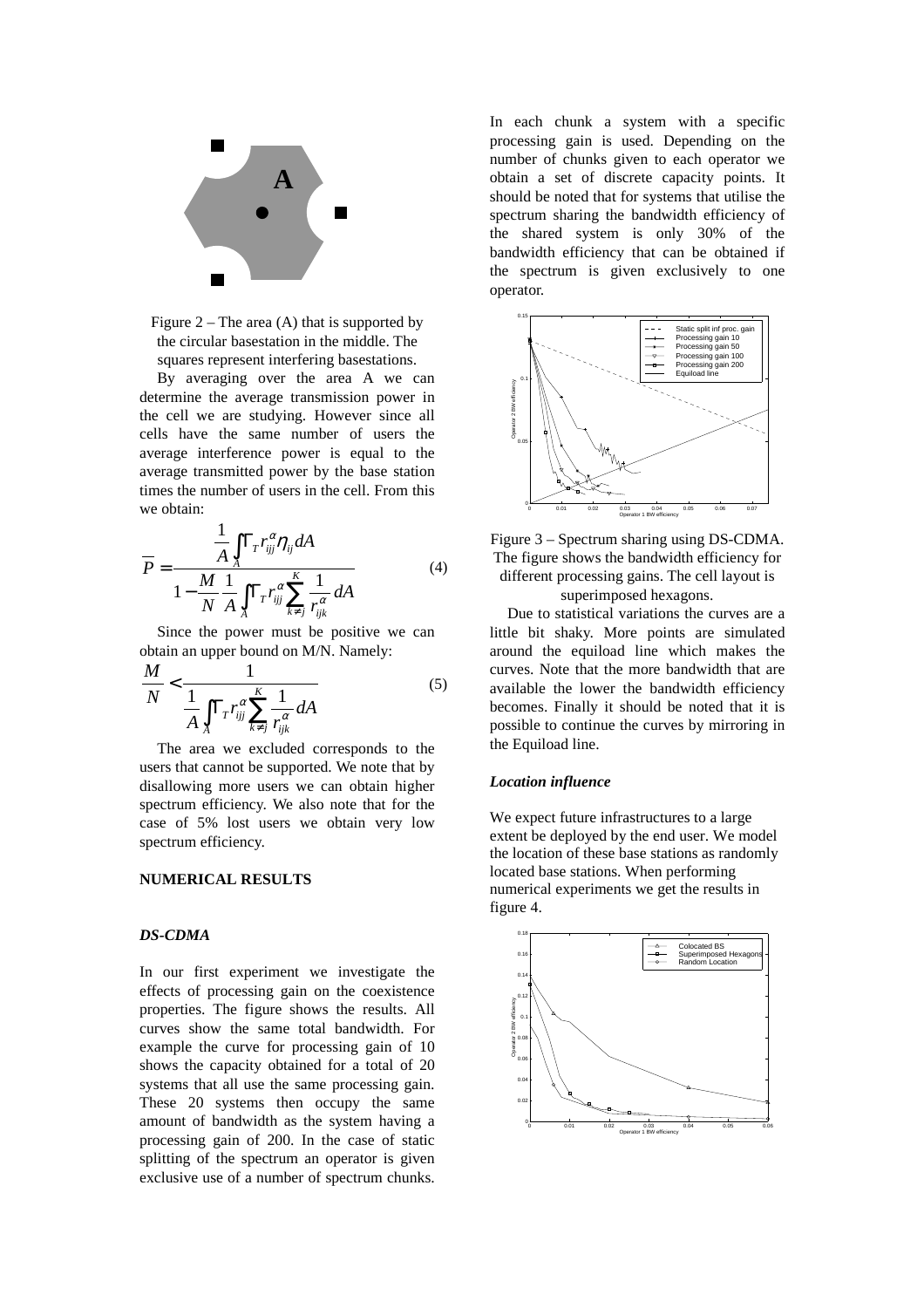Figure 4 – The figure shows the bandwidth efficiency for various base station locations and 5% outage. Processing gain is 100.

We note that the random location of base stations results in lower bandwidth efficiency when only one operator has load. But when both operators has a traffic load the losses are not as severe as for the superimposed hexagons case. This may be explained by the fact that the near far effect is not as pronounced in the random case.

#### *Frequency hopping*

Here we study what happens if frequency hopping is used as a multiple access method in a shared system. Here we note that the total capacity in the system does not vary depending on the load distribution between the different operators.





#### **CONCLUSIONS**

## *DS-CDMA not suitable for future infrastructures from a coexistence perspective*

We can see that the coexistence properties of DS-CDMA systems does discourages use in future communication systems. We can see that we loose more than half of the available capacity in a network if we share the spectrum between two operators compared to splitting the spectrum, that means that the cost of building an infrastructure more than doubles for a given capacity. Clearly this is an undesirable property. We note that the losses are mainly due to the near-far effect. There may be way to improve the performance. One way may be to allow handover between operators, by improving the power control

scheme or by colocating the basestations of both operators.

## *Increased bandwidth (CDMA) gives worse coexistece properties*

From figure 3 we see that by increasing the processing gain in a CDMA system the coexistence properties of a system becomes worse. When the processing gain is high each cell contains many users. That means that each of the base stations will transmit a fairly high power especially to support the users at the cell border. But in the superimposed hexagon placement scheme the base station for one operator is located on the border of the cell of another operator. If the base station transmits a high power that will effectively block out all the users of the other operator in that area. Thus the capacity of the other user is lowered.

#### *Frequency hopping promises good coexistence properties*

We see that the total capacity of two systems is approximately constant when using frequency hopping. This makes it better suited for coexisting systems. However we can note that the capacity of operator 1 drops when operator 2 increases his traffic. We also note that even though it is not done in this paper it is important to compare the absolute bandwidth efficiency when deciding on which access scheme to use.

#### *Orthogonal channels preferable*

The near-far problem has a large contribution to the losses when sharing the spectrum. By selecting an access scheme that is not influenced by the near far effect as much we may be able to improve the coexistence properties. Thus orthogonal access methods seems to be preferable.

#### *Superimposed hexagons worstcase*

From figure 4 we can see that placement of the base stations influence the coexistence properties for the system. When we use the superimposed hexagons structure we see that the loss due to spectrum sharing is more pronounced compared to the colocated scheme. The loss for colocated base stations is due to the lack of synchronisation between the base stations. Thus interference is created within the cell. The loss in the superimposed hexagons case is due to near far effects. Finally we see